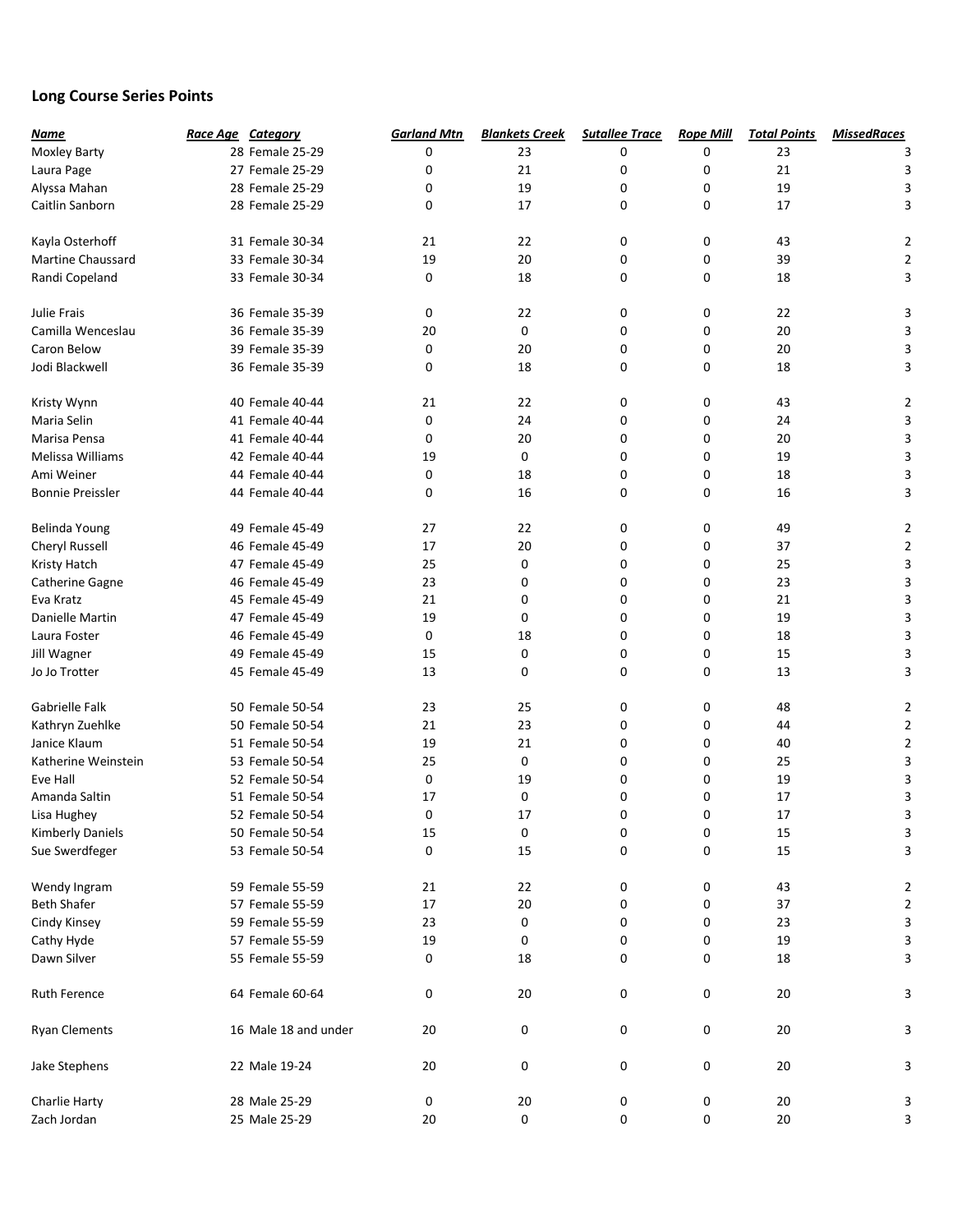| Name                    | <b>Race Age Category</b> | <b>Garland Mtn</b> | <b>Blankets Creek</b> | <b>Sutallee Trace</b> | <b>Rope Mill</b> | <b>Total Points</b> | <b>MissedRaces</b> |
|-------------------------|--------------------------|--------------------|-----------------------|-----------------------|------------------|---------------------|--------------------|
| Cam McCarthy            | 31 Male 30-34            | 21                 | 0                     | 0                     | 0                | 21                  |                    |
| Jason Cousineau         | 31 Male 30-34            | 19                 | 0                     | 0                     | 0                | 19                  | 3                  |
|                         |                          |                    |                       |                       |                  |                     |                    |
| Gregory Gaffney         | 38 Male 35-39            | 20                 | 20                    | 0                     | 0                | 40                  | $\overline{2}$     |
| David Gayton            | 35 Male 35-39            | 18                 | 18                    | 0                     | 0                | 36                  | 2                  |
| Christopher McCoy       | 37 Male 35-39            | 0                  | 22                    | 0                     | 0                | 22                  | 3                  |
| Joe Dollar              | 37 Male 35-39            | 22                 | 0                     | 0                     | 0                | 22                  | 3                  |
| Daniel Higgins          | 43 Male 40-44            | 20                 | 20                    | 0                     | 0                | 40                  | $\overline{2}$     |
| Alejandro Cadavid       | 43 Male 40-44            | 16                 | 22                    | 0                     | 0                | 38                  | $\overline{2}$     |
| Ryan Goin               | 40 Male 40-44            | 18                 | 18                    | 0                     | 0                | 36                  | $\overline{2}$     |
| David Long              | 40 Male 40-44            | 0                  | 24                    | 0                     | 0                | 24                  | 3                  |
|                         |                          |                    |                       |                       |                  |                     |                    |
| Jim Rose                | 43 Male 40-44            | 24                 | 0                     | 0                     | 0                | 24                  | 3                  |
| Patrick Maginn          | 42 Male 40-44            | 22                 | 0                     | 0                     | 0                | 22                  | 3                  |
| <b>Steven Tomlinson</b> | 44 Male 40-44            | 0                  | 16                    | 0                     | 0                | 16                  | 3                  |
| Anthony Dembickie       | 45 Male 45-49            | 21                 | 19                    | 0                     | 0                | 40                  | $\overline{a}$     |
| <b>Brett Hatch</b>      | 48 Male 45-49            | 19                 | 21                    | 0                     | 0                | 40                  | 2                  |
| Ron Fader               | 49 Male 45-49            | 17                 | 17                    | 0                     | 0                | 34                  | 2                  |
| John Main               | 48 Male 45-49            | 27                 | 0                     | 0                     | 0                | 27                  | 3                  |
| <b>David Parsons</b>    | 47 Male 45-49            | 0                  | 25                    | 0                     | 0                | 25                  | 3                  |
| Robert Peterson         | 47 Male 45-49            | 25                 | 0                     | 0                     | 0                | 25                  | 3                  |
| <b>Greg Elwell</b>      | 49 Male 45-49            | 23                 | 0                     | 0                     | 0                | 23                  | 3                  |
| Peter Hirsch            | 49 Male 45-49            | 0                  | 23                    | 0                     | 0                | 23                  | 3                  |
| <b>Corbin Martin</b>    | 47 Male 45-49            | 15                 | 0                     | 0                     | 0                | 15                  | 3                  |
| David Bruno             | 46 Male 45-49            | 0                  | 15                    | 0                     | 0                | 15                  | 3                  |
| Chip Bowen              | 45 Male 45-49            | 13                 | 0                     | 0                     | 0                | 13                  | 3                  |
|                         |                          |                    |                       |                       |                  |                     |                    |
| Vern Rollins            | 50 Male 50-54            | 23                 | 22                    | 0                     | 0                | 45                  | $\overline{2}$     |
| Kevin Chalk             | 52 Male 50-54            | 19                 | 16                    | 0                     | 0                | 35                  | 2                  |
| Michael Spangler        | 50 Male 50-54            | 0                  | 26                    | 0                     | 0                | 26                  | 3                  |
| Ivan Wall               | 53 Male 50-54            | 0                  | 24                    | 0                     | 0                | 24                  | 3                  |
| William Sanford         | 52 Male 50-54            | 21                 | 0                     | 0                     | 0                | 21                  | 3                  |
| Mark Miller             | 51 Male 50-54            | 0                  | 20                    | 0                     | 0                | 20                  | 3                  |
| <b>Scott Reed</b>       | 50 Male 50-54            | 0                  | 18                    | 0                     | 0                | 18                  | 3                  |
| <b>David Clements</b>   | 52 Male 50-54            | 17                 | 0                     | 0                     | 0                | 17                  | 3                  |
| <b>Rick Hall</b>        | 52 Male 50-54            | 0                  | 14                    | 0                     | 0                | 14                  | 3                  |
| <b>Tom Doering</b>      | 58 Male 55-59            | 23                 | 28                    | 0                     | 0                | 51                  | 2                  |
| Ken Hertz               | 58 Male 55-59            | 25                 | 24                    | 0                     | 0                | 49                  | 2                  |
| Chris Adkins            | 56 Male 55-59            | $17\,$             | 26                    | 0                     | 0                | 43                  | 2                  |
|                         |                          |                    | 22                    | 0                     |                  | 41                  | 2                  |
| Bryon Blankenbecler     | 57 Male 55-59            | 19                 |                       |                       | 0                |                     |                    |
| George Myers            | 59 Male 55-59            | 15                 | 14                    | 0                     | 0                | 29                  | 2                  |
| John French             | 55 Male 55-59            | 27                 | 0                     | 0                     | 0                | $27\,$              | 3                  |
| Chuck Naylor            | 57 Male 55-59            | 13                 | 12                    | 0                     | 0                | 25                  | 2                  |
| Brian A. Schlosser      | 55 Male 55-59            | 21                 | 0                     | 0                     | 0                | $21\,$              | 3                  |
| Loren Starr             | 57 Male 55-59            | 0                  | 20                    | 0                     | 0                | $20\,$              | 3                  |
| Jeff Gelinas            | 57 Male 55-59            | 0                  | 18                    | 0                     | 0                | $18\,$              | 3                  |
| <b>Scott Bushey</b>     | 55 Male 55-59            | 0                  | 16                    | 0                     | 0                | $16\,$              | 3                  |
| Jay Whitney             | 61 Male 60-64            | 21                 | $20\,$                | 0                     | 0                | 41                  | 2                  |
| <b>Bob Huber</b>        | 62 Male 60-64            | 19                 | 18                    | 0                     | 0                | 37                  | 2                  |
| Jim Norton              | 60 Male 60-64            | 25                 | 0                     | 0                     | 0                | 25                  | 3                  |
| Kennon Below            | 64 Male 60-64            | 23                 | 0                     | 0                     | 0                | 23                  | 3                  |
| Greg Wyman              | 61 Male 60-64            | 0                  | 22                    | 0                     | 0                | 22                  | 3                  |
| <b>Brian Boham</b>      | 64 Male 60-64            | 17                 | 0                     | 0                     | 0                | 17                  | 3                  |
| Joe Underwood           | 61 Male 60-64            | 15                 | 0                     | 0                     | 0                | 15                  | 3                  |
|                         |                          |                    |                       |                       |                  |                     |                    |